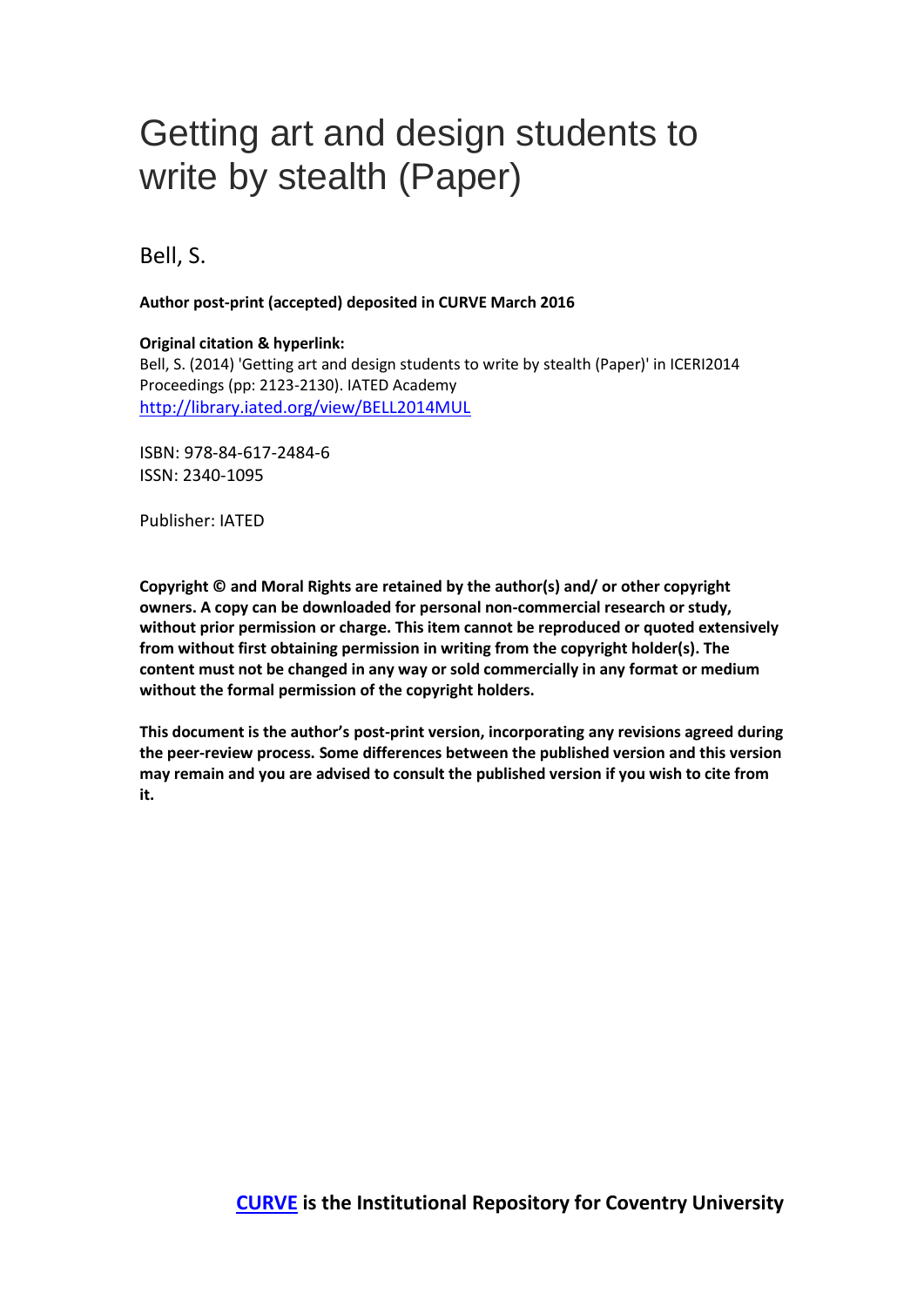#### Abstract

**'Multiplication is vexation, / Division is as bad; / The Rule of Three doth puzzle me, / And Practice drives me mad.'** (Traditional nursery rhyme) Getting art and design students to write by stealth.

How can we stop some student reflective essay writing becoming a laborious, descriptive, chronological route-march through events, without critical insight or applicable awareness?

In my experience, many UK university art and design students tend to agonise about the writing of traditional, reflective essays at the expense of productive analysis of the studio practice which should be the driver of the writing in the first place. My research indicates that this may be because they have residual respect for essays even if they dislike writing them. The tail is wagging the dog.

This paper discusses an essay project in which my graphic design undergraduates were asked to produce a manifesto to summarise their emerging studio practice. The manifesto could only have three words and one image, and had to fit an equilateral triangle template. Students had to think about dividing their practice into three - and, if this were not possible or desirable, could the words (even the relative size of the words, perhaps) minimise readers' reductive assumptions? How could three words do justice to their practice? They had to consider consistency and tone of voice - much more prominent given the focus on the words; they had to consider which word should come first; should a word come first? If so, how might that be shown? Should the words stand alone, or be read in sequence…in one direction only, or might content be enhanced (or diluted) via multiple readings? Should the image explain the words, or draw them together, or act as a fourth word, or as some sort of determinative, perhaps a determinative which could have a different agency with different words? How might image orientation affect meaning? Could the image reduce the significance of the three words, perhaps introducing some welcome ambiguity or double meaning? Most of these considerations were either new to students or had unfamiliar emphasis.

There were many gratifyingly thoughtful and imaginative manifestos produced, and interesting vocabulary and word / image combinations. The best students analysed their studio practice well at the outset and understood it better at the end. The essay had clearly worked - most likely because the students didn't realise they'd written one.

Keywords: Form, focus, diffusion, applicability

## **INTRODUCTION**

There are bound to be exceptions, but I'm sure that legions of art and design university tutors sometimes despair at their students' essays. When they are bad, they – the essays – tend to be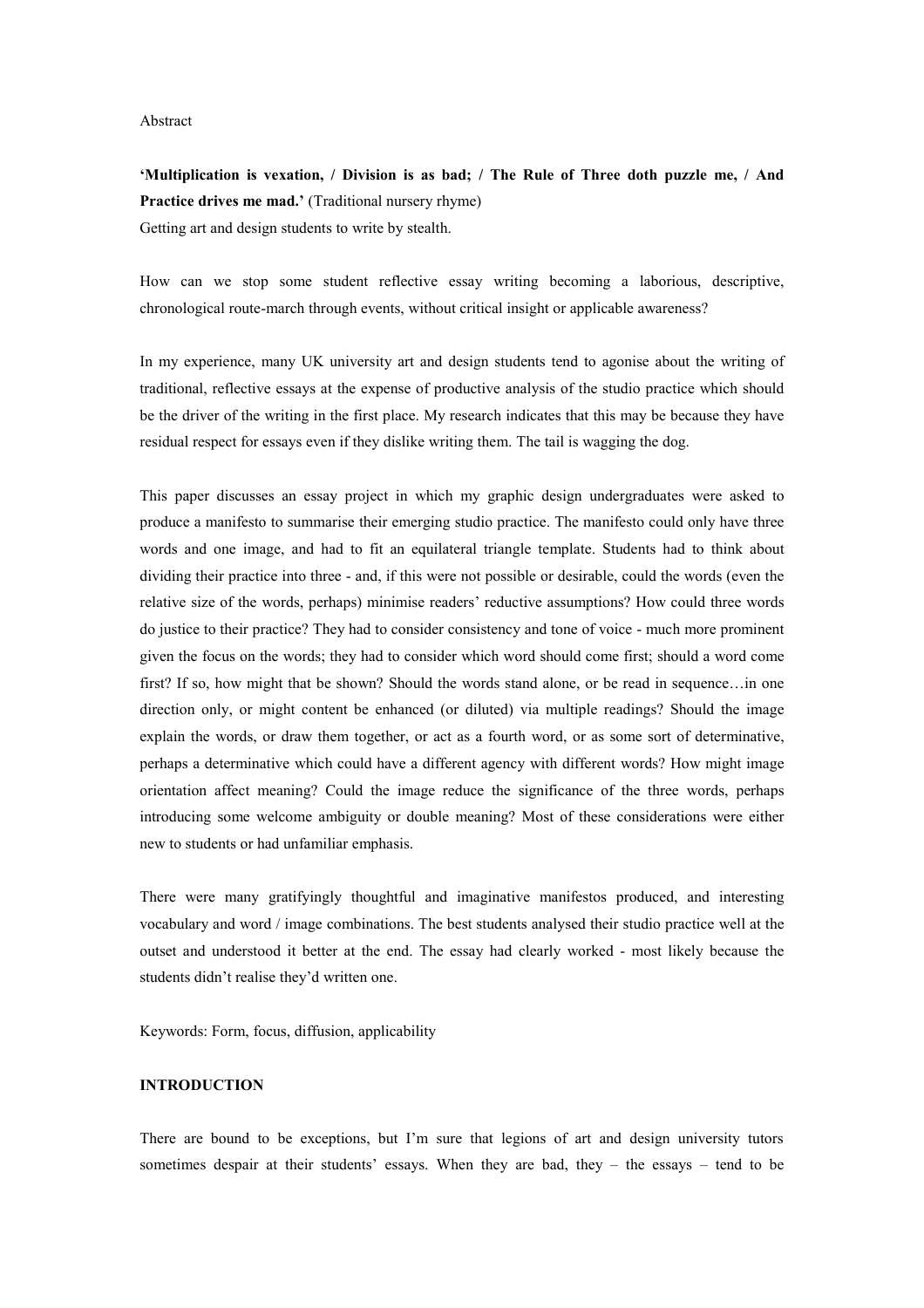descriptive, superficially and unnecessarily plotting the characteristics of a piece of work instead of telling us *why* it might look like it does, *why* it might be successful (or not), *why* it might be worth analysing in the first place, and *why* any analysis might help the students' practice.

But it is tempting to think that art and design students often feel they are doing essays because they have to, and not because they think essays are useful – a different spin on "essential": according to the Open University, essays are "very important" because they "deepen" learning, enabling refinement of thought and assessment of progress [1]. So, essays have a function, yet in a recent straw-poll of nearly 60 final year graphic design undergraduates which I conducted in 2014 at a major UK art and design university, only one student claimed to be looking forward to the dissertation (and I'm not entirely sure that there wasn't any bravado in his claim). However, art and design students often have ambivalent – and thus complex – views about writing. In a recent tick box questionnaire survey I conducted with 32 final year graphic design undergraduates at Coventry University's School of Art and Design, UK, 34% confessed to hating writing, but 37% to loving it; 41% felt that their design portfolio gave them selfrespect, and only 28% that writing did this; yet only 44% felt that writing would help their job prospects, against 88% who felt that writing was another way of communicating and thus part of graphic design. These results are neither consistent nor conclusive.

If the picture is confused and not as black-and-white as we might frequently think it is, perhaps it's just the idea of essays which is the problem. Even the word "essay" can be unpopular with my students, although more palliative alternatives such as reflective report or extended analysis are sometimes treated with a mix of disdain and suspicion and the dissertation, with its connotations of length and depth, with some horror. But if the main point of writing essays is missed, then whatever respect students might have for writing them is actually wasted, and the tail is wagging the dog because the essays' functions are smothered by their reputation: are students too scared to engage with them? We either need to find an alternative or to be prepared to invest more in getting the gems out of the process. In my own research, I have also found that radical new forms of writing can be a stimulating experience for students, but that the benefits can become quarantined within the experience because of its very difference. Perhaps a less immediately satisfying writing assignment will create gaps, frustrations and ambiguities which can be productively articulated through careful and insistent mining.

The title of this paper refers to the difficulty children have with maths – for which, in this context, read "essays" – the sometime mystical, spiritual and beguiling properties of the number "three", which I hope might be readily transferable to the domain of words, and, in a play on words, the difficulty students have in pinning down just what their practice is, and its strengths and weaknesses.

#### **METHOD**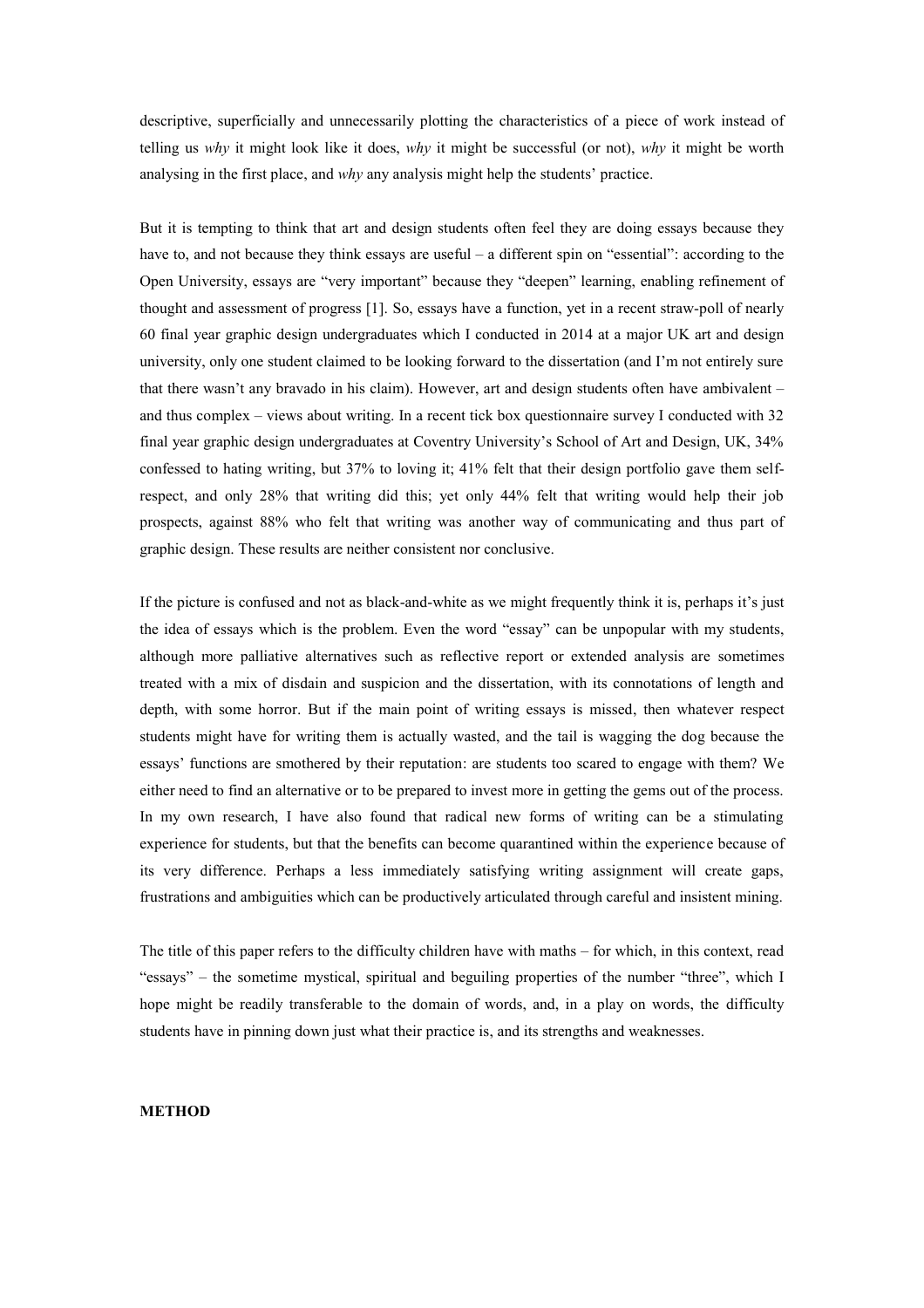The three-word manifesto ("essay") was the fifth and final project of five one-week projects in the first module undertaken by new entrant Graphic Design undergraduates in Coventry University's School of Art and Design, UK. Immediately before the launch of this fifth project, the students had formative critiques of the fourth and previous project (logo designs), in which they were asked to evaluate each other's logo project in around 25 written words, finally summarising their view of each of three logos in just one word.

These critiques were followed by a lecture on a range of manifestos including NASA, Karl Lagerfeld, *Adbusters*, Dada and both the 1964 and 2001 *First Things First* manifestos. The aim of the lecture was to see the extent to which declared intent was matched by the final design / manifestation, because the frequent and significant mismatch between these two is a regular phenomenon of both student and professional graphic design, and can be addressed by critical reflection on the work. In the three-word manifesto project, launched later that same day, students had to consider the work that they had done in the previous four projects in the module, and to consolidate their learning to make a manifesto which combined text and image to summarise their style critically. They had to provide a rationale for their manifestos, which formed the basis for subsequent tutorials.

Students were given a template for their work. This was an equilateral triangle, with three dummy words in place (they simply had to replace these with their own, retaining font and style) and a space in the middle for an image, which they had to include. Students were given prompts on the brief in the form of questions, not because they might not have thought of these possibilities but because they might have thought them out of bounds. The questions were:

- 1. How might you divide you and your creative practice up into three?
- 2. What tone of voice do you want (modest, exclusive, mysterious, dramatic, e.g.)?
- 3. Do you want verbs, adjectives, adverbs, nouns...some kind of mixture?
- 4. Do you want your words to stand alone, or to combine, or both?
- 5. Does the image explain the words, or act as a fourth word; or does it draw the words together?
- 6. Have you thought of other meanings the words might have...double-meanings, jargon, e.g.?
- 7. Which is the first word...how would we know...does it matter...does the image tell us?

I wanted these questions to engage the students and to make them curious enough to think through the implications and possibilities of each. Accordingly, I varied the format of the questions so that they did not become repetitive, making sure that on the actual brief they only occupied a maximum of one line each. I felt that this was important because, as in the short story, some contemporary micro- and flashfiction and social media writing, it provided a focus on visual form. This focus might resonate with art and design students: for example, Tonfoni sees her visual writing as "akin to creating a drawing or painting and designing a structure" [2]. It is a key way in which the short story engages readers – for Bayley, short story writers are "conscious of form" [3] – and form can also inspire, amplifying and extending meaning which might otherwise be diminished by the short story's shortness: for example, Leith sees six-word sagas such as Hemingway's bulging "For sale: baby shoes, never worn" as nurturing "incredible inventiveness" [4]. Clearly, in a three-word essay, meaning also needs to be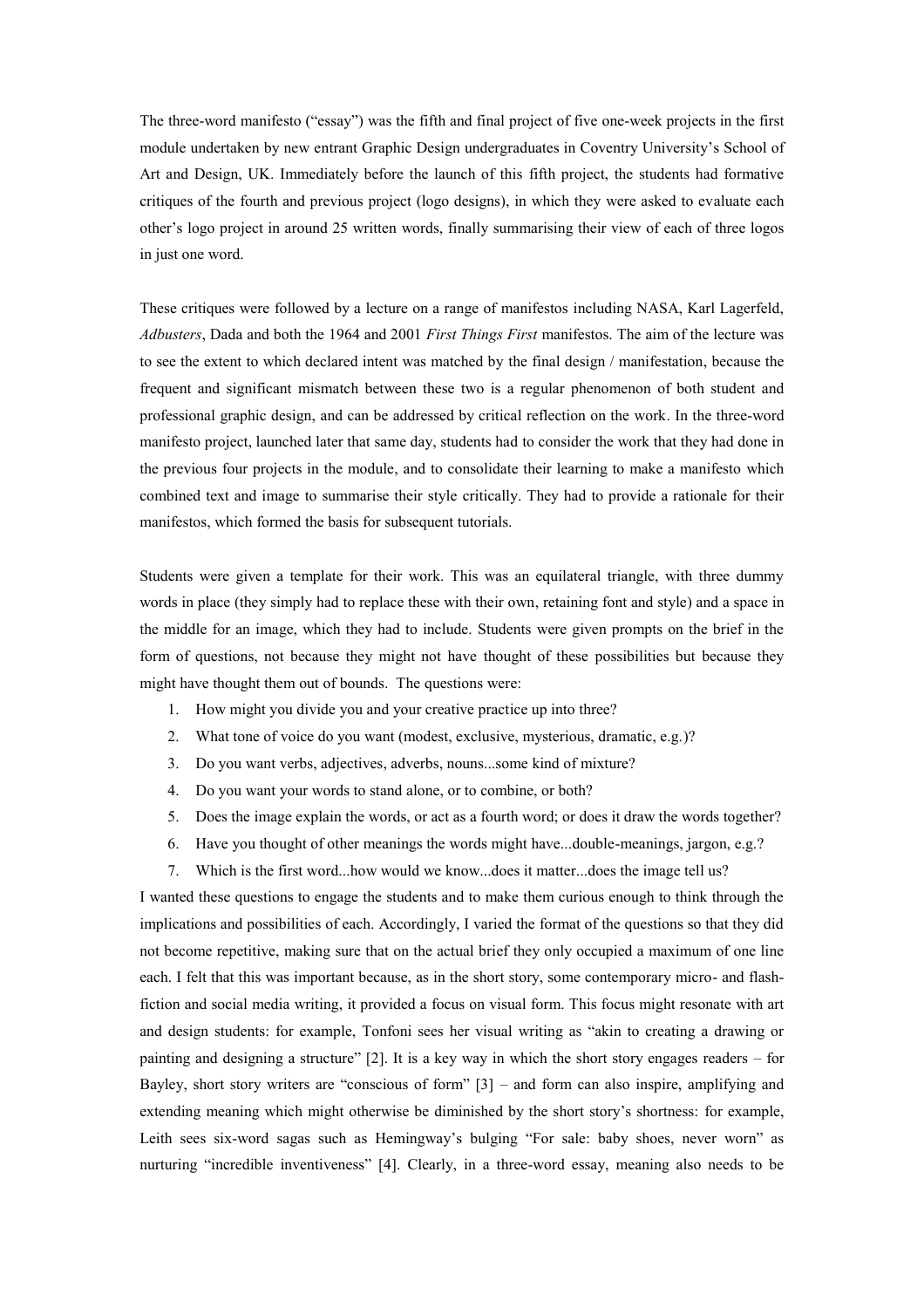amplified and extended, whether by choice of words (this would involve size and shape of the words as well as their content), combination of words (this would involve register of the words as well as their size, shape and content), use of image, layout or any combination of the above. It is not fanciful to see the three-word essay in the same light as six-word sagas, tweets or contemporary micro- and flashfiction such as Hershman's 2012 *I am a Camera*, which is only 158 words in two almost equal paragraphs.

There were just three learning outcomes in the module:

- 1. Undertake applicable research and demonstrate an awareness of factors affecting handling and success of visual communication;
- 2. Use self-evaluation / reflective practice strategies to monitor feedback and progress on design assignments and identify fruitful links between emerging practice and thinking;
- 3. Express ideas and solve problems in non-verbal ways using elements of visual language (in terms of their provenance, application and usefulness, together with their associated metaphors) within a variety of drawn, new media, print and lens-based images.

The language and content of these outcomes is consistent with much university documentation because the outcomes need to be comprehensive and watertight. However, in keeping with the ethos of the brief and the questions, I decided to summarise the outcomes at the foot of the brief in a way which could also be seen as an example of a manifesto as alluded to in the lecture and required in this project; that is: taking something elusive and complex and finding one word for it.



#### **Figure 1**

Part of manifesto brief showing Learning Outcomes reduced to one word each

This appeared on the brief right after the outcomes (above) were set out in full. In keeping with the questions' and the short story's foci on form, outlined above, I made the one-word outcomes into a block, with a small, introductory lead-in line which was aimed at transferring the impersonal phrasing of the outcomes into something which might resonate with the students.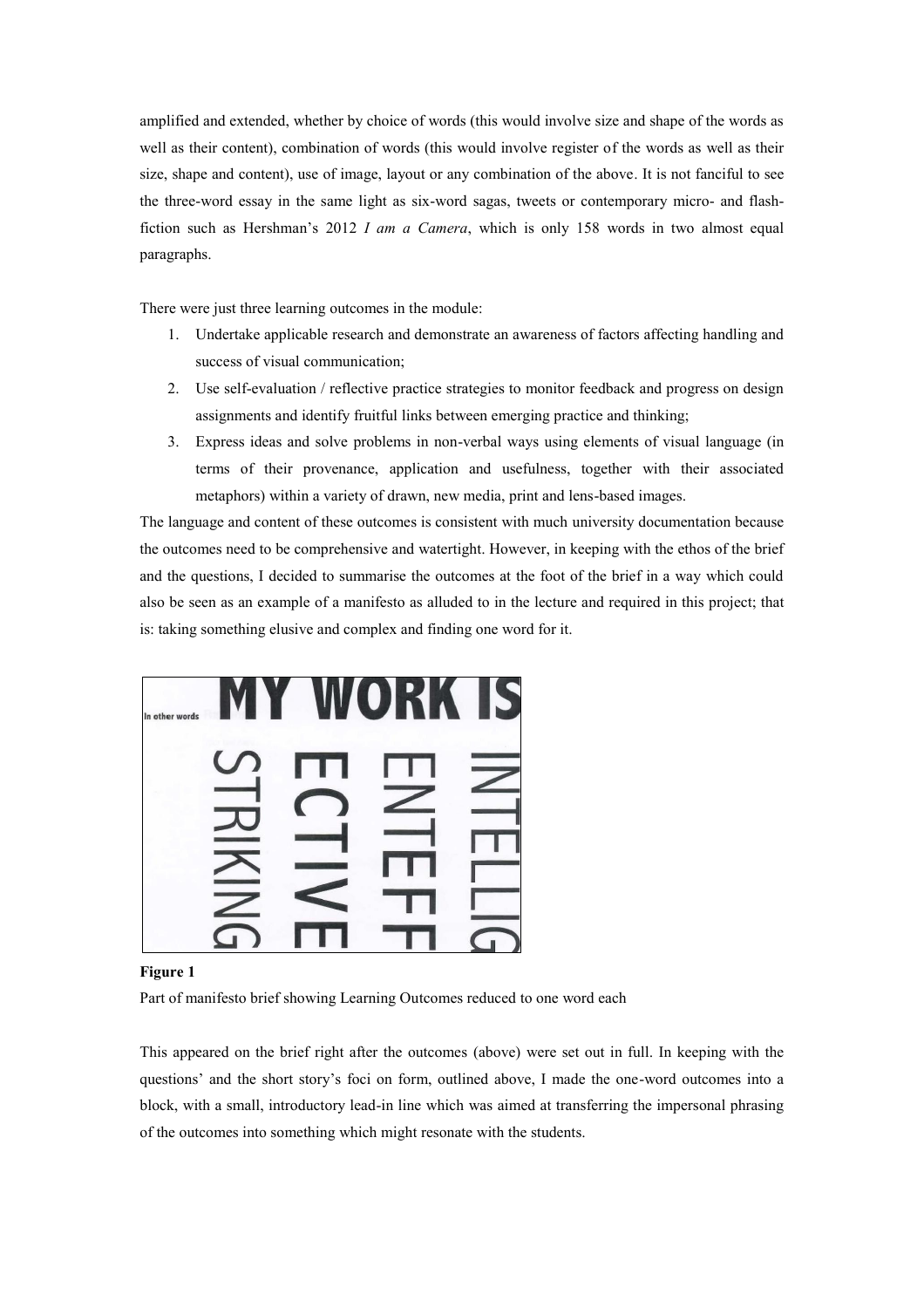#### **FINDINGS & DISCUSSION**

As well as answering the learning outcomes, which also served as assessment criteria for the manifesto and the other four projects in the module, the students' manifestos had to relate to their future plans as designers and how they saw themselves developing. This was important because the manifestos proved to be good diagnostic tools and were intended to lead into one-to-one Academic Pastoral Tutorials (APTs) between tutor and student, at which all the work was discussed and assessed. If it is accepted that to be able to analyse one's own practice and that of others is good practice, and that an inadequate analysis which is couched in the right form is both bad and deceptive (because its shortcomings might be dressed convincingly well), then an analysis (like the three-word manifesto) which falls short because its inadequacies are clear – too few words, the wrong words, difficulty with image integration, possible misreading, struggles with shape and template – is effective. It is effective if its frustrating gaps – which are like Huckin's collaborative, almost rhetorical silences [5] – can be broken in the identification and explanation process (the function of the rationale and APTs).

Another critical factor was the timing of the manifestos, because they occurred in the fifth week of the module and also of the first term. This week had become identified as a week in which many students in the past had withdrawn, and the reflective, diagnostic aspect of the manifestos was put to work to reverse this trend. The manifestos thus addressed both academic and pastoral issues.

A small selection of the manifestos is shown below, with the main points emerging from the rationales and APTs discussed.



### **Figure 2**

This student said that graphic design impacts on people all the time, "even when they don't know it", a fairly standard insight into the psychology of persuasion, but a clever – even waspish – one when it could be argued that a tutor assessing the work was unaware of the work's capability until some later date or eventuality. The student believed that imagination was a form of visualising, which at least offers a definite working definition of a difficult and endlessly contested term. The student also felt that modern graphic design is precise and sharp, but this could be in both formal and functional terms: formal = clean lines, functional = unambiguous message, even if achieved with messy design. There is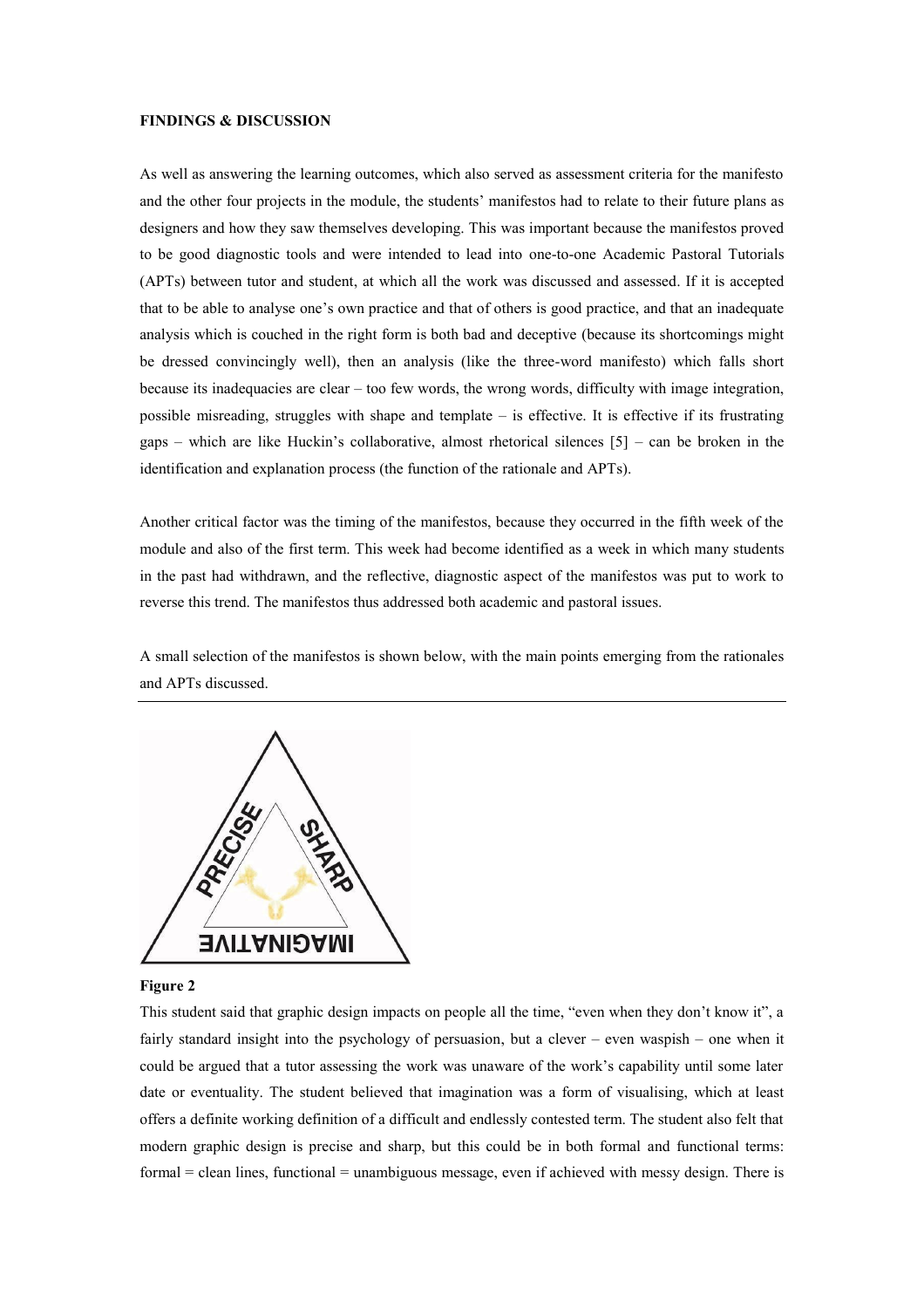a diffusion of meaning here, and overlap, with a hint of the flipped classroom were the student to play it that way in the APT.



## **Figure 3**

This student explained each of the words in sequence, clockwise from top-left "Open-Minded", which is at least logical, familiar and predictable enough to licence speculation as to whether a better sequence might not be possible. The student has not prescribed an unusual sequence, and has thus not risked driving meaning into a cul-de-sac – the short story's interpretive potential is still honoured. The student believes that risk-taking relates to being open-minded, because the student declared a willingness to be *led* outside any comfort zone but did not confess to *actively* leaving any comfort zone: a subtle but vital distinction. There is a risk in being led, but there's no responsibility for result if one is led, so...risk is diminished: it's sophistic, verging on the disingenuous, but certainly engaging. "Unanticipated" was seen as the mismatch between the work that was envisaged and the work that was produced: the student also felt that this mismatch allowed peer opinions / feedback to take the work in unexpected directions, and this leads us back to risk-taking and abdication of responsibility for definitively unyielding meaning.



## **Figure 4**

By contrast, this student declared that "I am not the same as my work; I am very quiet [...] and my work tends to attempt to push boundaries [...] I suppose that it is me pushing the inner me that people never really see out in the world, it is a way of me showing who I am without being obvious". This difference (which could be as sophistic and disingenuous as in Figure 3), between the inner and the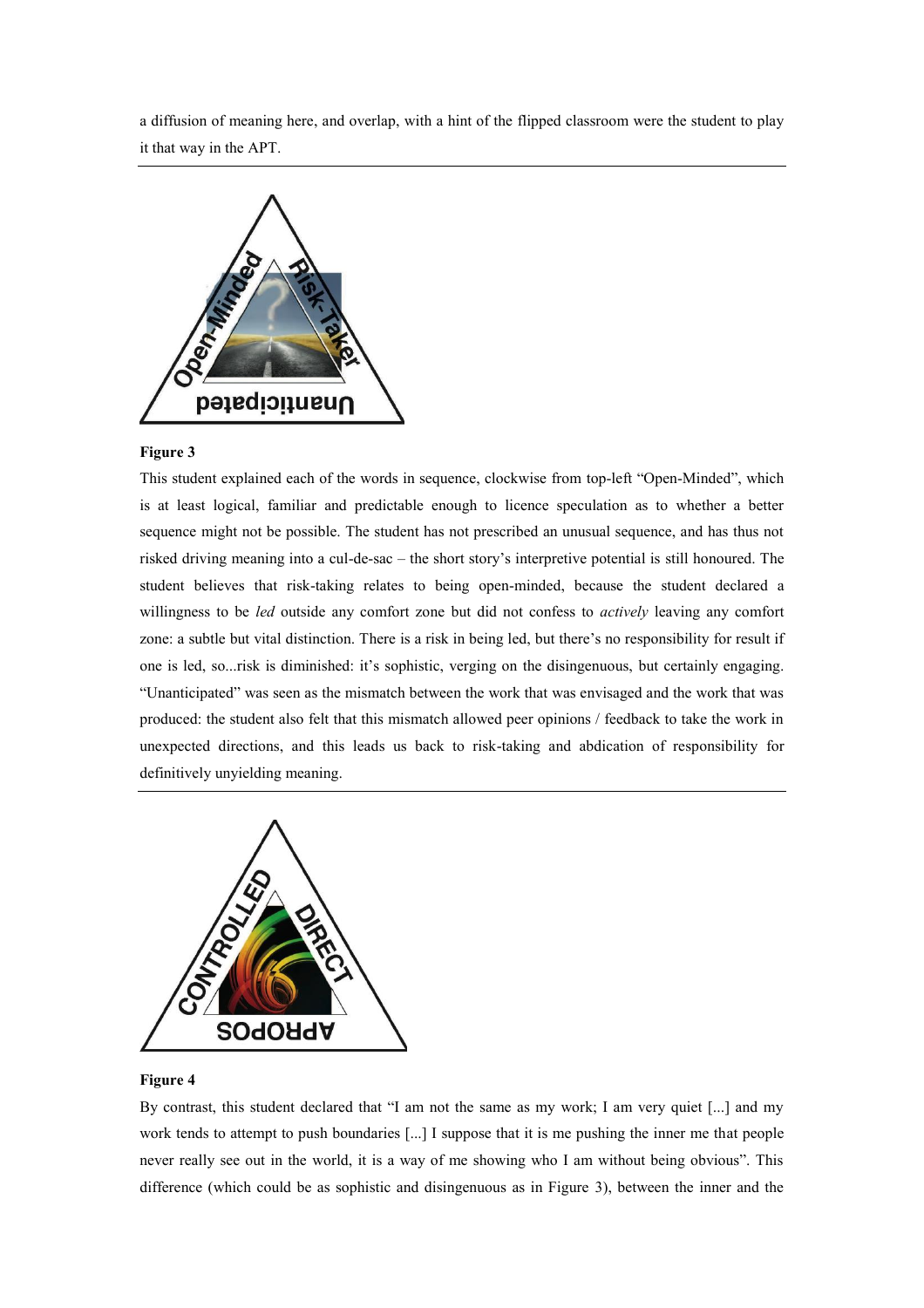outer, might seem more evident when "controlled" and "direct" are juxtaposed with such a vibrant, exuberant – yet ambiguous – image. But the image gives the difference an expression with which we might take issue (pointing us back towards disingenuity), and thus concretising the thought: a good example of the clipped forms of the short essay diffusing meaning (when enlisting the services of the short story's characteristics, as outlined above). The student also declared a very pragmatic view of design's function, a dislike of design that "doesn't do anything". This was claimed in the use of "apropos" to flag up relevance. "Apropos", although absolutely correct here, is nonetheless an unusual word and in this way jars with the other two, arousing our curiosity because of this jarring and because we feel that we know what it means and want to be sure that the writer is using it in the same way that we understand it. We are thus drawn into the debate. Perhaps the student used the word because it is more like "direct" in length, and this connection was better than a connection with "controlled", which a longer word like "appropriate" might create. This argument is strengthened by the student using capitals only, because visual distinctions between words are diminished without ascenders and descenders and as a result length becomes a much bigger player.



#### **Figure 5**

Using a classic image of anxiety, the kind of image found in campaign posters, this student confessed to being a "simple person [who does not like] complications". Arguing that "simple" can be "sophisticated", the student the confessed that "anxiety of change" drives simplicity, because the student finds change "chaotic". Not only could this drive a fertile debate about the nature of creativity and creative practice, but the final confession is the most fascinating: "I am a very curious person and often test myself [by] putting myself in situations that make me anxious". This furthers the debate about creativity and inspiration, but it also questions what anxiety and curiosity might mean and might have meant before the creative process began for this particular student: there is therefore the potential to investigate the "before" and "after".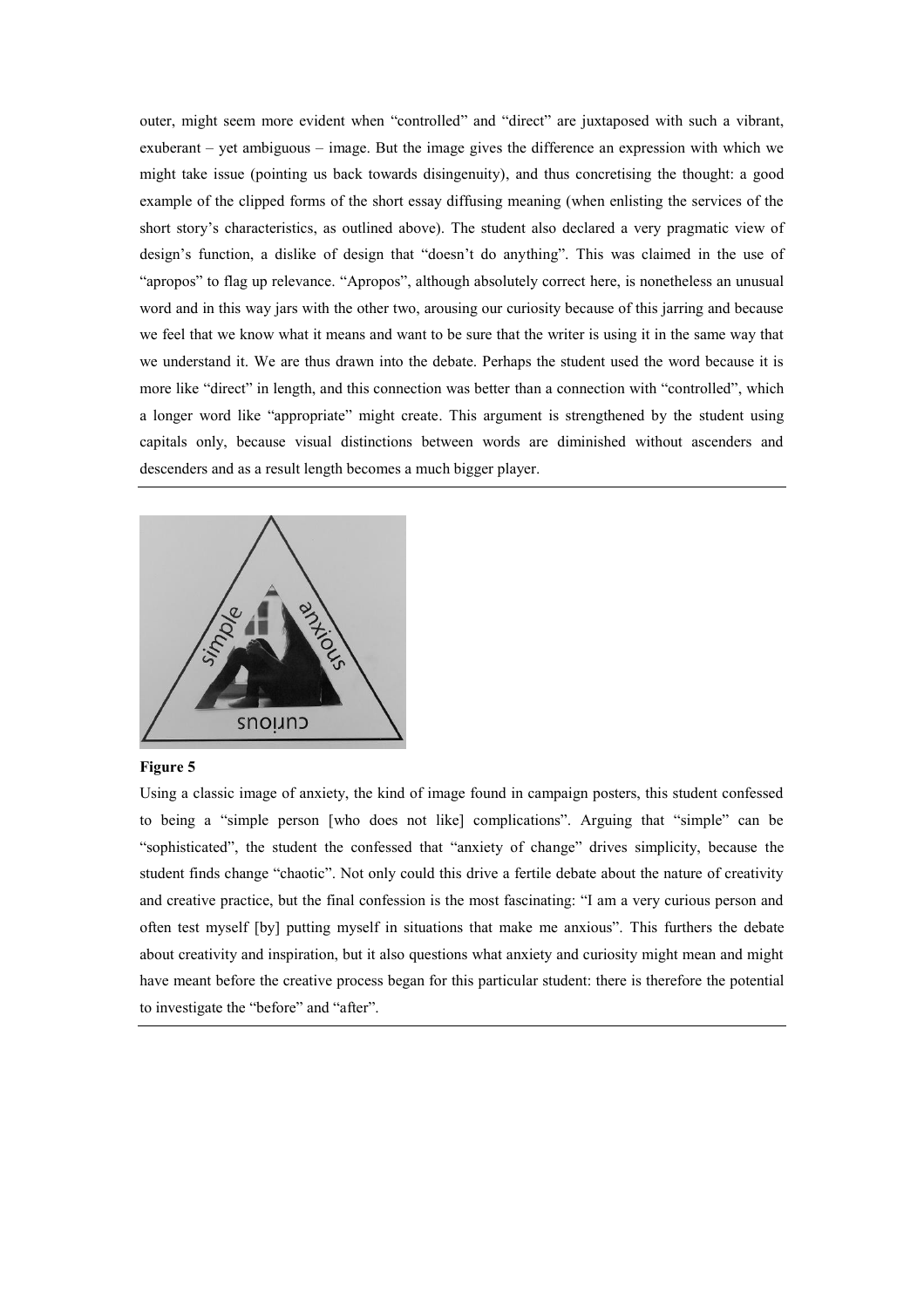

# **Figure 6**

In this manifesto's rationale, the student starts by claiming that "self-expression" is "key" (and not "expression", because, in an echo of the focus on form, "self-expression" may have been too tight for the space, thus undermining the very premise of "self"). The student then asserts that art and design offers the chance to "express ourselves in ways which words could never describe". Having thus set out words' limitations, the student goes on to underscore how valuable "individual style" is, although it is not mentioned in the manifesto; so...words have *some* power, then: the power to prompt thought even when they are not actually present. However, the student then surprises us by saying that "in all honesty I hope to never find my style as it is the journey that defines us, not the destination" (although the open road does suggest a destination in *mind*, if not in *actuality*, a bit like "individual style"). The journey / destination expression is not original, but it's a mature concession for a new undergraduate and, crucially, was not conceded in the essay but in the discussion afterwards instead – a good example of the articulate gap.



## **Figure 7**

This example is perhaps (superficially, at any rate) more prosaic than some of the others discussed above, making no grandiose claims about innovation or creativity but showing instead a disarming candour. The student has used water as an illustration (although it's hard to make it out as water: it was identified as water in the discussions afterwards), and simply said that "water often relates to my work style, as I feel my work is often influenced and therefore "Ever-Moving' like water ripples". But water ripples move outwards from disturbances in the surface, and in creative practice terms might suggest impact and resonance. Consider, as well, that no creative practice can legitimately claim to be without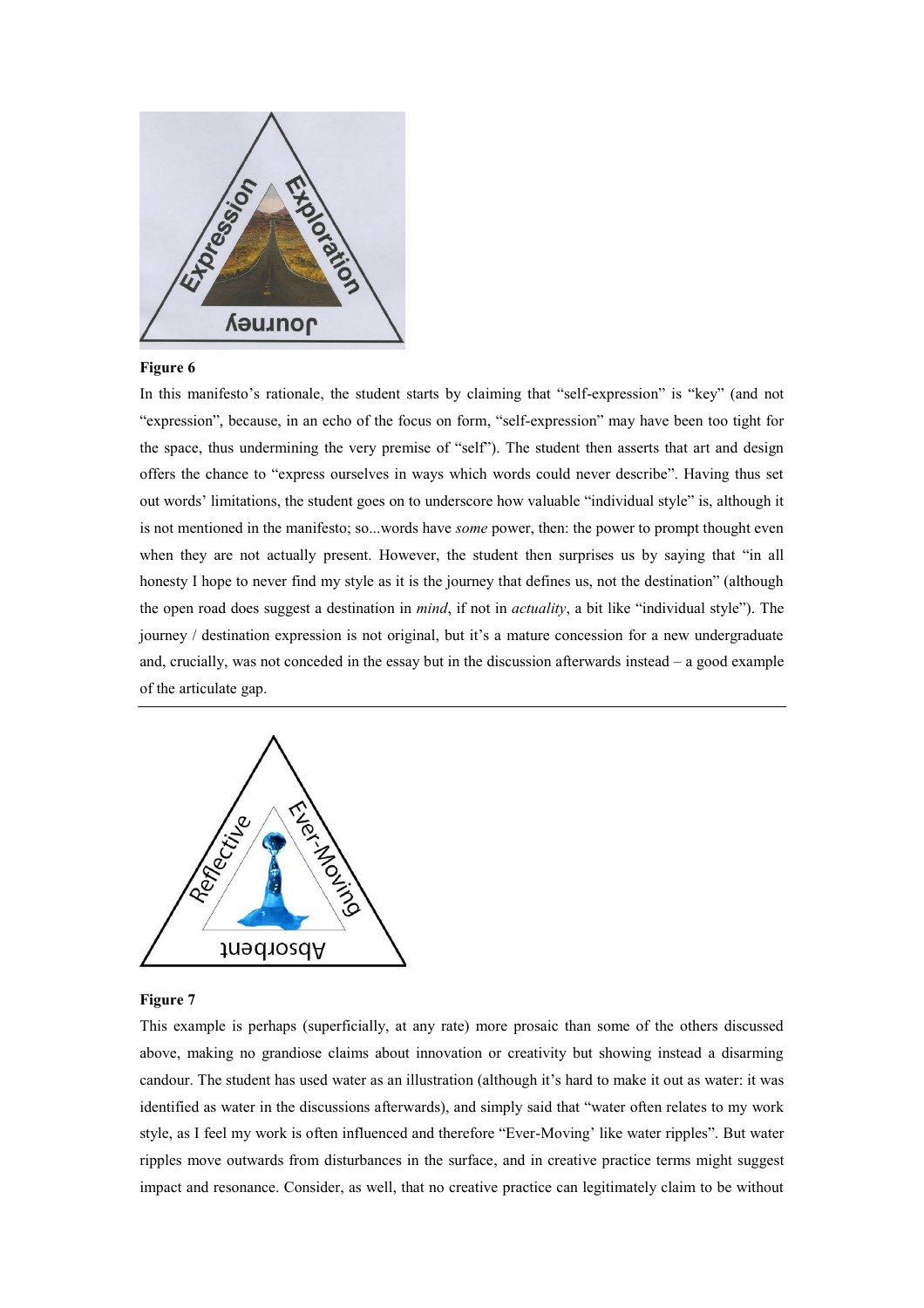influence (even if such influence is minimal, ontologically debatable and / or ignored – in which case it is tacitly acknowledged, not unlike ontological arguments for God's existence); then concede that this student turns a mature and conciliatory face towards the conflicting pressures of the "unpredictable" creative process [6]. It is not just the diffidence which is unsettling: the student's comments in the last part of the rationale are equally enigmatic: "I am reflective when it comes to feedback [...] and the 'absorbent' aspect of my work relates back to the two other words also, as I absorb information and take in critique much like a water droplet on a surface". Unequivocal and honest...or mistaken science and disingenuity shrouded in lyrical expression? A droplet – not a drop, but a droplet, a diminutive, vulnerable piece of water reaching out for our understanding and succour...like Thomas's "cloudlets" in *Adlestrop* [7] – how does a droplet absorb? Does it absorb? Or does it observe? A great play on words, perhaps – are we actually being fooled?

## **CONCLUSION**

We could be starting from a position where we assume that art and design students do not enjoy or value writing, even though they may be good at it. In fact, this is probably unwise because the picture is more complex, and there are dangers in making broad assumptions. It could just be that the idea of writing an *essay* is unattractive, but there are dangers in just dumping the traditional essay in favour of radical new projects because these kinds of projects can, in my experience, be so absorbing that they become self-referential, preventing any benefits bleeding into other areas. The point of writing an essay must be kept in mind, and projects which do this must be found and piloted.

This paper considered a three-word manifesto essay (which, incidentally, many colleagues did not consider an essay: this is understandable in basic length terms, but the project's overall yield matched what one might hope from an essay). The crucial parts of this project were twofold: firstly, that it chimed with the students' discipline, and secondly, that there was a mechanism in place to make sense of the inevitable gaps, frustrations and shortcomings that such a short essay would produce. Without this latter part, I'd agree that it wasn't much of an essay. However, in the same way that a humanities essay might be discussed with a future exam in mind, these short essays were discussed with student achievement and practice applicability in mind.

The essays threw up interesting issues: disingenuity and sophism; notions of creativity; diffusion of meaning; pedagogic interactivity; subtlety; mature and informed abdication of responsibility for potentially crippling definitiveness; visual sensibility; development of practice; the power of the unwritten; the articulate gap; managing the creative process; having the last laugh. The three-word essay manifestos did not do this alone – they needed the next stage. But would these fascinating issues have come to light without the unusual form of the initial essay brief, which seduced the students? I doubt it.